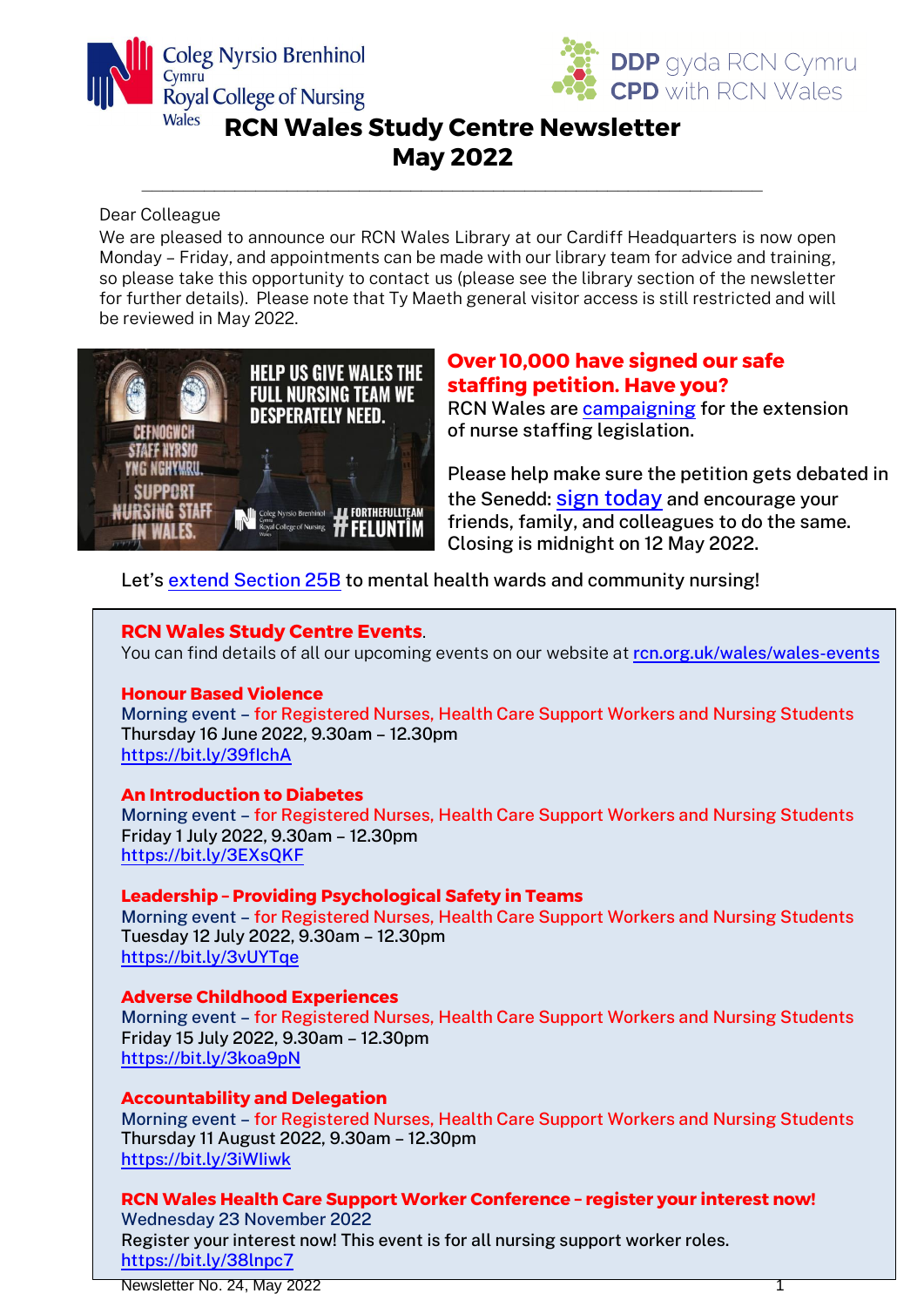



#### **RCN Wales Leadership 'lunch and learn' webinars – throughout May**

Join RCN Wales for a [series of events](https://www.rcn.org.uk/wales/Wales-Events) looking at different aspects of Leadership in Nursing, to be held on Thursdays throughout May (5, 12, 19, and 26 May)

## Leadership@RCNWales

These are free, hour-long events taking place from 1pm – 2pm, and open to all, both RCN members and non-members. Each event will focus on a different speaker, who will share their leadership experiences, with a Q&A section where participants can get involved and ask questions.

This year's theme is 'leadership, resilience and wellbeing', and we kick off the series with the RCN Wales Betsi Cadwaladr biennial lecture, on 5 May, and are very pleased to have Professor Donna Mead OBE, CStJ, FRCN, and Kirsty John, our RCN Wales Nurse of the Year 2021, join us for this event.

We are also celebrating International Nurses' Day on 12 May with guest speaker Professor Brendan McCormack FRCN, who will be discussing 'Leading and Facilitating Healthful Cultures'.

For more information and to book, see the events below:

- $\bullet$  [5 May, 1pm](https://www.rcn.org.uk/news-and-events/events/w-rcn-wales-betsi-cadwaladr-biennial-lecture-lunch-and-learn-webinar-050522)  2pm
- $\bullet$  [12 May, 1pm](https://www.rcn.org.uk/news-and-events/events/w-rcn-wales-nurses-day-leading-and-facilitating-healthful-cultures-lunch-and-learn-webinar-120522)  2pm
- [19 May, 1pm](https://www.rcn.org.uk/news-and-events/events/w-rcn-wales-leadership-lunch-and-learn-webinar-190522)  2pm
- [26 May, 1pm](https://www.rcn.org.uk/news-and-events/events/w-rcn-wales-leadership-lunch-and-learn-webinar-supervision-and-support-260522)  2pm



#### **Glove Awareness Week – 2 – 5 May 2022**

Thi[s Glove Awareness Week](https://www.rcn.org.uk/Get-Involved/Campaign-with-us/Glove-awareness), we're asking our members to 'make one change' to how and when they use gloves to help make health care more sustainable.

When used correctly, medical gloves are a vital part of Personal Protective Equipment (PPE). But there are many occasions when gloves are not needed and hand hygiene is completely effective in protecting you and your patients.

Glove Awareness Week is an opportunity for you to reflect on your personal glove use and identify one change you could make to reduce your glove use.

There are plenty of resources to support the campaign including [social media graphics,](https://www.rcn.org.uk/Get-Involved/Campaign-with-us/Glove-awareness/resources#GAWresources) and [resources to share in your workplace](https://www.rcn.org.uk/Get-Involved/Campaign-with-us/Glove-awareness/resources#GAWresources)

#### **Nurses Day 2022 – showcasing the #BestofNursing**

This [Nurses' Day](https://www.rcn.org.uk/Get-Involved/Campaign-with-us/Nurses-Day) (12 May), we will be showcasing your incredible work and the difference you and your colleagues make to patients' lives across the UK by sharing stories that demonstrate the #BestOfNursing.

Nurses' Day is a chance to celebrate what you do, as well as an opportunity to say thank you.



[Join us this Nurses' Day](https://www.rcn.org.uk/Get-Involved/Campaign-with-us/Nurses-Day) and share your #BestOfNursing story – it might be about colleague or an example of care you provided, or care provided to yourself or a loved one. Nurses' Day is your opportunity to share that story and say thank you**.**

Newsletter No. 24, May 2022 2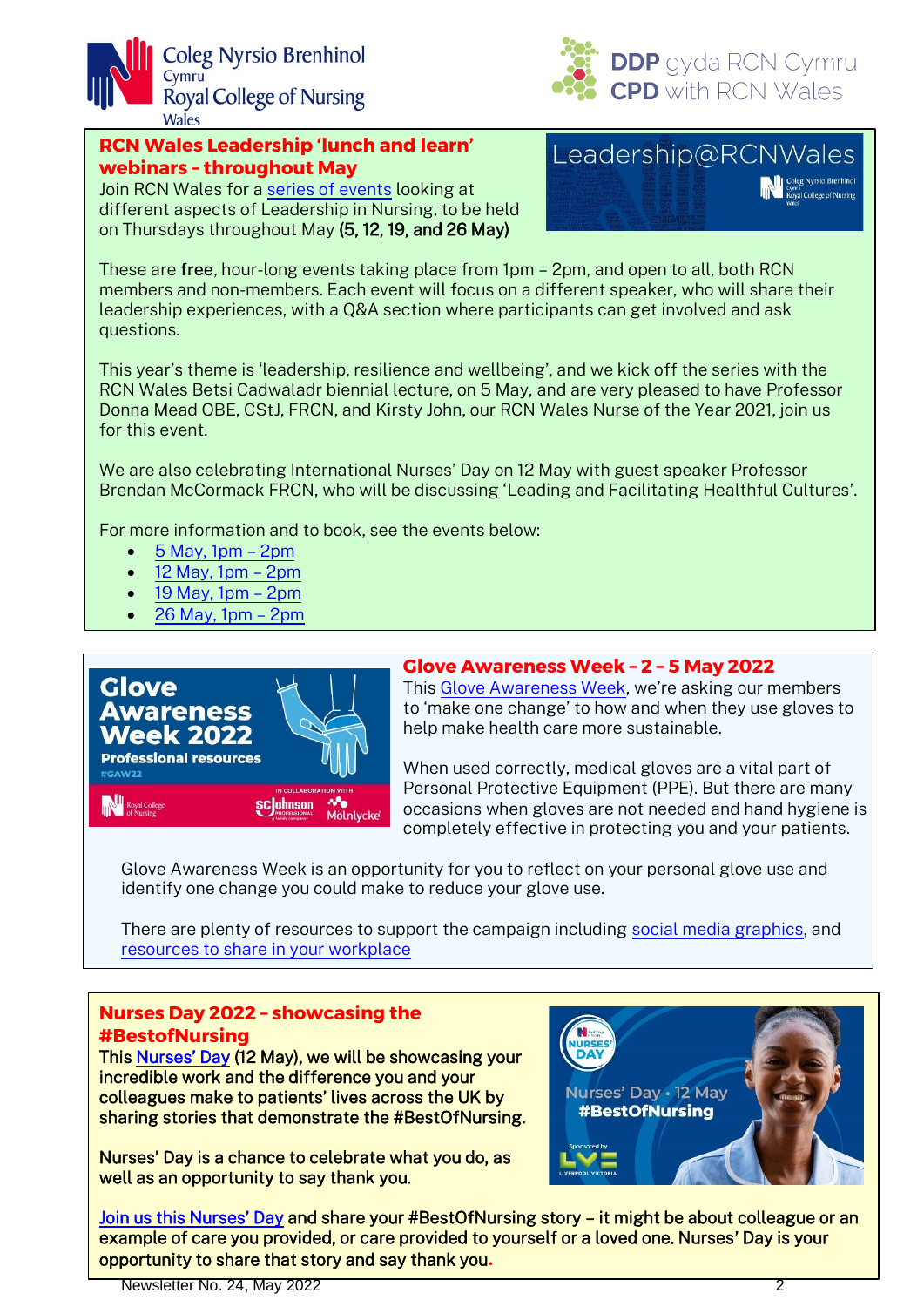



**Online RCN Events - May** – some of the events and conferences coming up in May...

[RCN Looked After Children's Nurses Conference: Moving Practice Forward](https://www.rcn.org.uk/news-and-events/events/uk-looked-after-children-conference-03522)

3 May 2022, 9.30am – 4.15pm RCN Member (Registered Nurse) - £96 Non-member - £144 RCN member (Health Practitioner, pre-reg. nursing student and Retired members) - £57.60

[Know How to Reference Accurately and Avoid Plagiarism](https://www.rcn.org.uk/news-and-events/events/lib-know-how-to-reference-accurately-and-avoid-plagiarism-040522) 4 May 2022, 12pm – 1pm FREE – you need to be an RCN member to attend

[In Conversation with Nursing Pioneers: Nursing and Politics](https://www.rcn.org.uk/news-and-events/events/lib-nursing-and-politics-120522) 12 May 2022, 5pm – 6.30pm FREE – all can attend, you do not need to be an RCN member

[RCN Shropshire Learning Event: The latest advice and guidance on seps](https://www.rcn.org.uk/news-and-events/events/wm-shropshire-lle-120522)is 12 May 2022, 2.30pm – 3.30pm RCN Members – Free Non-members – £24

[Know How to Search British Nursing Index](https://www.rcn.org.uk/news-and-events/events/lib-know-how-to-search-bni-130522) 13 May 2022, 11am – 12pm FREE – you need to be an RCN member to attend

[A History of Learning Disability: Exhibition Launch](https://www.rcn.org.uk/news-and-events/events/lib-disability-exhibition-launch-180522) 18 May 2022, 6pm – 7.30pm FREE – all can attend, you do not need to be an RCN member

[Know How to Search MEDLINE](https://www.rcn.org.uk/news-and-events/events/lib-know-how-to-search-medline-190522) 19 May 2022, 11am – 12pm FREE – you need to be an RCN member to attend

[RCN and NaTHNaC 5th Joint Travel Health Conference](https://www.rcn.org.uk/news-and-events/events/uk-rcn-and-nathnac-5th-joint-travel-health-conference-150521)

21 May 2022, 9am – 4.05pm RCN Member (Registered Nurse) - £96 Non-member - £144 RCN member (Health Practitioner, pre-reg. nursing student and Retired members) - £57.60

[Expressive Writing workshop with the Royal Literary Fund](https://www.rcn.org.uk/news-and-events/events/lib-expressive-writing-workshop-with-the-rlf-250522) 25 May 2022, 2pm – 4.30pm FREE – you need to be an RCN member to attend

[Know How to Evaluate Healthcare Information](https://www.rcn.org.uk/news-and-events/events/lib-know-how-to-evaluate-healthcare-information-300522) 30 May 2022, 1pm – 3pm FREE – you need to be an RCN member to attend

**Congress 2022: booking now open with an exciting agenda** 

Booking is now open for [RCN Congress 2022,](https://www.rcn.org.uk/congress) the largest event in the nursing calendar. This year's in-person event will take place from 5-9 June at the Scottish Event Campus in Glasgow and is free for members to attend.



Members who cannot attend in person will be able to view the livestream of debates and learning events during Congress. All content will be available to watch again online after Congress concludes.

Newsletter No. 24, May 2022 3 Find out about th[e Congress Agenda](https://www.rcn.org.uk/congress/agenda-2022) and the [Learning and Wellbeing Programme](https://www.rcn.org.uk/congress/learning-and-wellbeing-programme)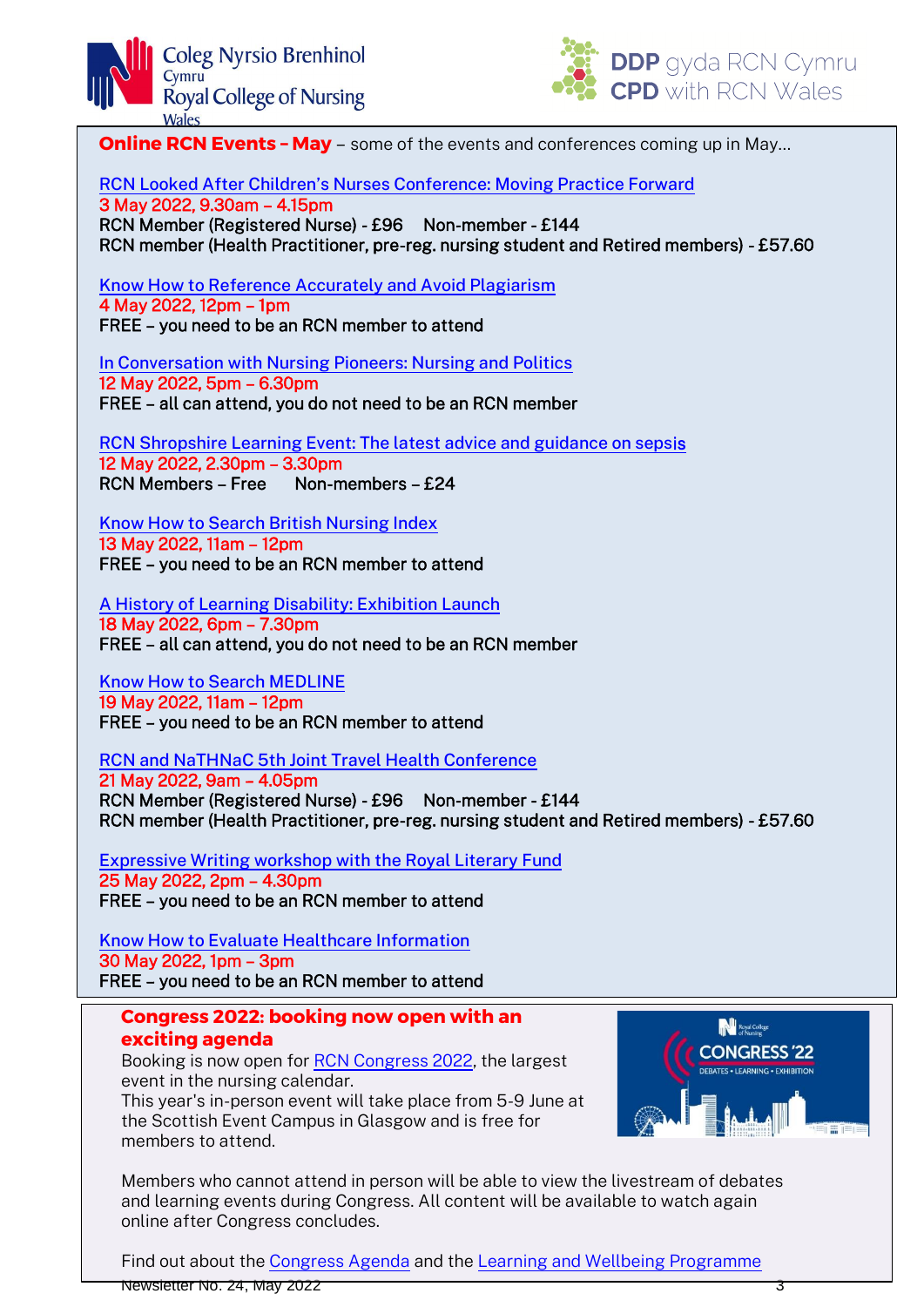



#### **Wellbeing events**

The RCN are holding the following upcoming events to help remind health care staff that looking after your own health and wellbeing is important. These events aim to connect with our creative skills, learn something new and meet fellow RCN members.



#### **Time to Garden 4 May 2022, 11am – 12pm**

**Royal College of Physicians, 11 St Andrews Place, London, NW1 4LE** Celebrate National Gardening Week (2 - 8 May) with this guided tour of the Royal

College of Physicians' garden. This unique space in the centre of London contains over 1,100 plants, all with links to medicine.

<https://www.rcn.org.uk/news-and-events/events/lib-time-to-garden-040522>

#### **Time to Tune in**

#### **19 May 2022, 5.30pm – 6.30pm**

May's edition of our monthly guided meditations. <https://www.rcn.org.uk/news-and-events/events/lib-time-to-tune-in-190522>

#### **Resources from the RCN that can support your professional development:**

- [RCN Clinical Topic pages](https://www.rcn.org.uk/clinical-topics)
- [Learning Resources for the Nursing Support Worker workforce](https://www.rcn.org.uk/professional-development/nursing-support-workers)
- [RCNi Learning](https://rcnilearning.com/) including free modules
- [RCN Accredited events and resources](https://www.rcn.org.uk/professional-development/professional-services/accreditation/accredited-events-and-resources) clinical learning from external sources, which have been accredited by the RCN as meeting standards of excellence
- [RCN Endorsed resources](https://www.rcn.org.uk/workingwithus/accreditation-and-endorsement/endorsement/endorsed-resources) clinical learning from external sources, which meet the RCN's quality criteria for professional standards

#### **Revalidation**

The NMC are recommending that you revalidate on time if you can, however if you feel you may need more time to complete your application, you can request an eight-week extension through your NMC Online account once your revalidation application is open. These requests are being considered on a case-by-case basis.

[See the NMC website for information on how to revalidate during COVID-19](https://www.nmc.org.uk/news/coronavirus/information-for-nurses-midwives-and-nursing-associates/revalidation/)



New! Do you struggle with the revalidation process? This new episode of the Nursing Standard podcast could help: [CPD and Revalidation: Getting it Right](https://rcni.com/nursing-standard/newsroom/podcast/revalidation-do-you-struggle-process-our-podcast-can-help-183101) 

#### Please find below useful links to resources supporting revalidation:

<https://www.rcn.org.uk/professional-development/revalidation> <https://www.nmc.org.uk/standards/code/>

#### **RCN Spiritual Care Survey 2022**

The NMC is considering including spiritual aspects of care in its revised Code. The RCN wants to ensure that its revised 'spiritual care in nursing' resources support nurses in this aspect of their practice. Will you help us to do this by **completing our brief survey?** This survey will help us to find out about your experiences of providing spiritual care to patients.

It is being conducted in partnership with the RCN and will also contribute to Marla Forrest's KESS Funded PhD studies at the University of South Wales. This survey is designed for completion in less than 10 minutes.

<https://southwales.onlinesurveys.ac.uk/rcn-brief-spiritual-care-survey-2022>

Newsletter No. 24, May 2022 4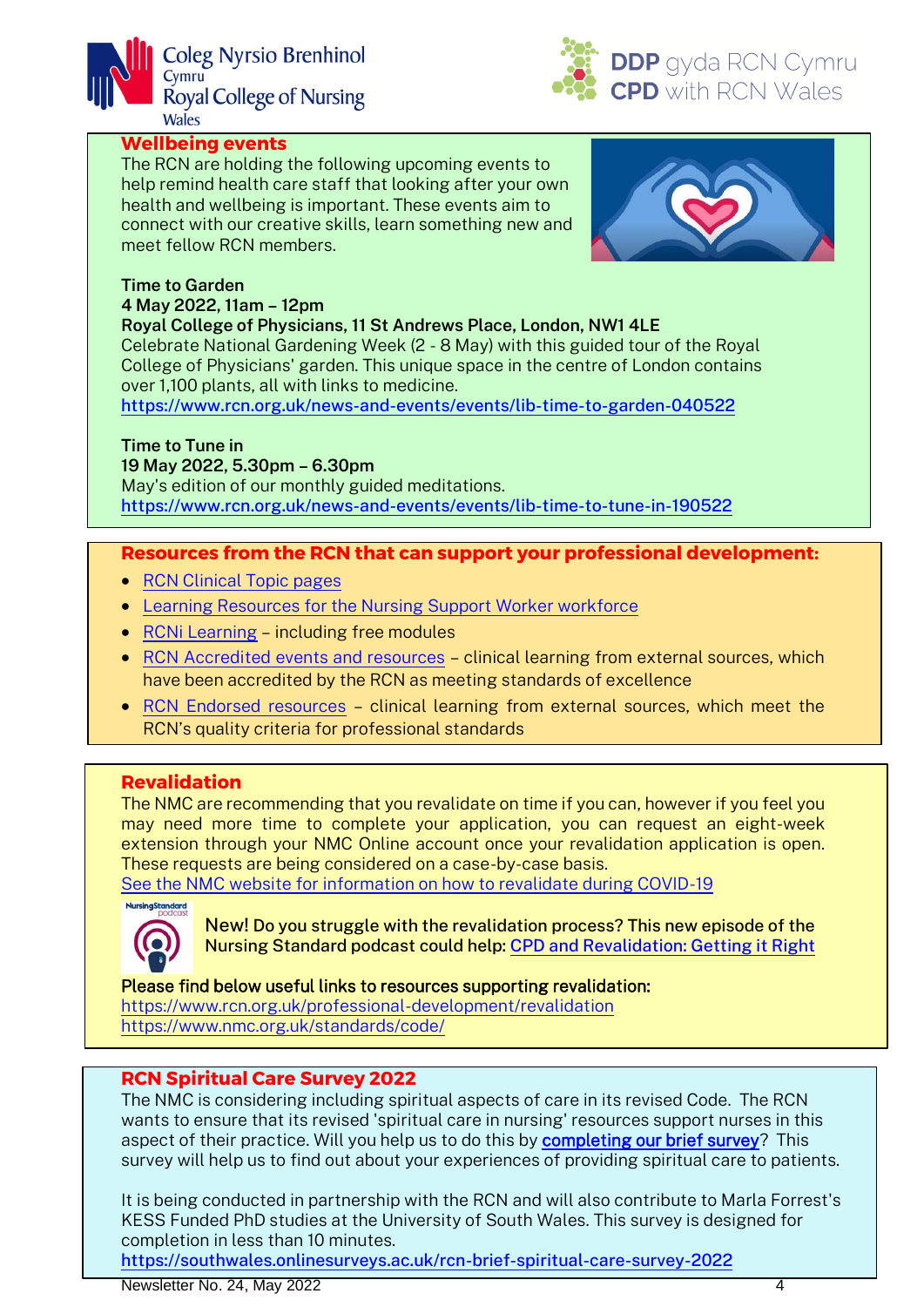



#### **Nominations now open – the RCN Wales Nurse of the Year Awards 2022!**



Do you know someone who deserves to be celebrated for their work? [Nominations are now](https://www.rcn.org.uk/wales/Get-Involved/Awards)  [open](https://www.rcn.org.uk/wales/Get-Involved/Awards) for the 17 categories in the RCN Wales Nurse of the Year Awards 2022.

> Found Supporting nursing, improving care

#### **RCN Foundation Education Grants – applications now open!**

#### [RCN Foundation Kershaw Grant](https://rcnfoundation.rcn.org.uk/apply-for-funding/educational-grants/rcn-foundation-kershaw-grant)

The RCN Foundation Kershaw Grant is for health care support workers to encourage and support them in furthering their

careers. Grants of up to £500 are available. Applications are open until 31 May 2022.

This grant is open to:

- Health care support workers based in the UK, who are
- Undertaking a UK-accredited course between 1 September 2022 and 1 September 2023

#### To find out more and apply, see:

[https://rcnfoundation.rcn.org.uk/apply-for-funding/educational-grants/rcn-foundation](https://rcnfoundation.rcn.org.uk/apply-for-funding/educational-grants/rcn-foundation-kershaw-grant)[kershaw-grant](https://rcnfoundation.rcn.org.uk/apply-for-funding/educational-grants/rcn-foundation-kershaw-grant)

#### **We're calling for more learning disability nurses in Wales**

The life expectancy of a woman with a learning disability is 18 years shorter than a woman in the general population. For a man, it is 14 years shorter.

In April we were excited to launch our ne[w report](https://www.rcn.org.uk/news-and-events/news/rcn-wales-calls-for-more-learning-disability-consultant-nurses-in-wales) highlighting the important role of the learning disability nurse in supporting people with learning disabilities in Wales.

See more on ou[r Safe and Effective care webpage](https://www.rcn.org.uk/wales/get-involved/safe-and-effective-care)



#### **Care Home Manager? Join us for Coffee @ Cwtch**

Coffee @ Cwtch is a partnership between Social Care Wales, Age Cymru and Royal College of Nursing. If you're a busy care home manager, we run a fortnightly online meet up where you can connect with other care home managers across Wales. The session is for anyone in a management role, including deputy managers and clinical nursing leads and managers.

The next dates over the coming months are:

- Wednesday 11th May
- Wednesday 25th May
- Wednesday 8th June

If you'd like a chat about what to expect, and find out how to join, please email [wellbeing@socialcare.wales](mailto:wellbeing@socialcare.wales) or text 07780 993649.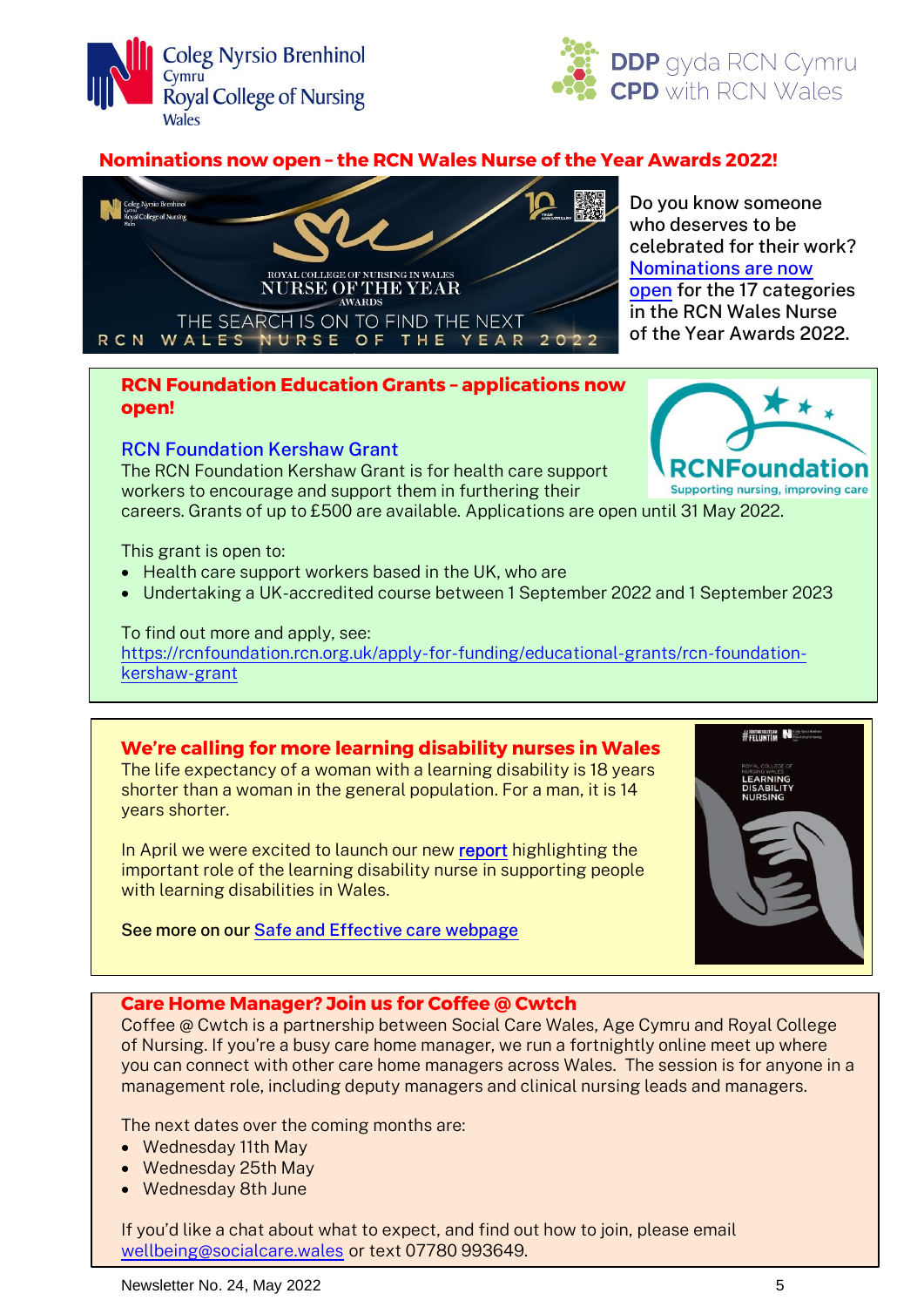



#### **RCN Wales Library**

The library is now open between 9am – 5pm, with appointments available with the library team between 10am and 4pm. Please email [wales.library@rcn.org.uk](mailto:wales.library@rcn.org.uk) or phone 02920680734 ahead of time so we know to expect you.

Did you know that you can give us feedback and suggest books for our collection? Get in touch by email at [wales.library@rcn.org.uk](mailto:wales.library@rcn.org.uk) or



online a[t rcn.org.uk/library/about-us/feedback-and-book-suggestions](https://www.rcn.org.uk/library/about-us/feedback-and-book-suggestions)

The second Journal Club was held on 28 April, addressing the integration of health and social care services. We would love to hear from you if you would like to suggest a topic or paper for a future session. You can contact us in all the usual ways.

As always, our eBooks, eJournals and databases are available 24/7, and it's easy to arrange one to one or group training sessions over email, no matter where you are. The [getting](https://www.rcn.org.uk/library/subject-guides/getting-started-using-the-library)  [started](https://www.rcn.org.uk/library/subject-guides/getting-started-using-the-library) guide also addresses several common queries.

The postal loan service is still available and dispatching books once a week to members across Wales. You can use our [library catalogue](http://rcn.sirsidynix.net.uk/uhtbin/cgisirsi/x/x/0/49) to check your account online and renew books at any time.

You can return your books to the library by appointment or contact the library to arrange a free postal return. We are continuing to waive late fees.

The RCN have produced subject guides on a wide range of topics. With guides on academic skills, specialisations you might like to explore, stepping up to a leadership role, and addressing the needs of marginalised patients, there is always something new to learn at<https://www.rcn.org.uk/library/subject-guides>

In addition, RCN Wales library staff have information sheets specific to certain study days. If you are interested in a particular topic, please get in touch.

Please don't hesitate to contact us at any time on [wales.library@rcn.org.uk](mailto:wales.library@rcn.org.uk) or 029 2068 0734 if you have any questions at all.



#### **Book giveaway to celebrate World Book Night!**

RCN Wales Library have copies of the three books pictured left, available to give away to members, in partnership with World Book Night

You can email [wales.library@rcn.org.uk](mailto:wales.library@rcn.org.uk) with your membership number, address, and chosen book to claim yours, or visit the library. Email us your membership number and address to claim yours. More info [here.](https://www.instagram.com/p/CciCp2kLtsS/)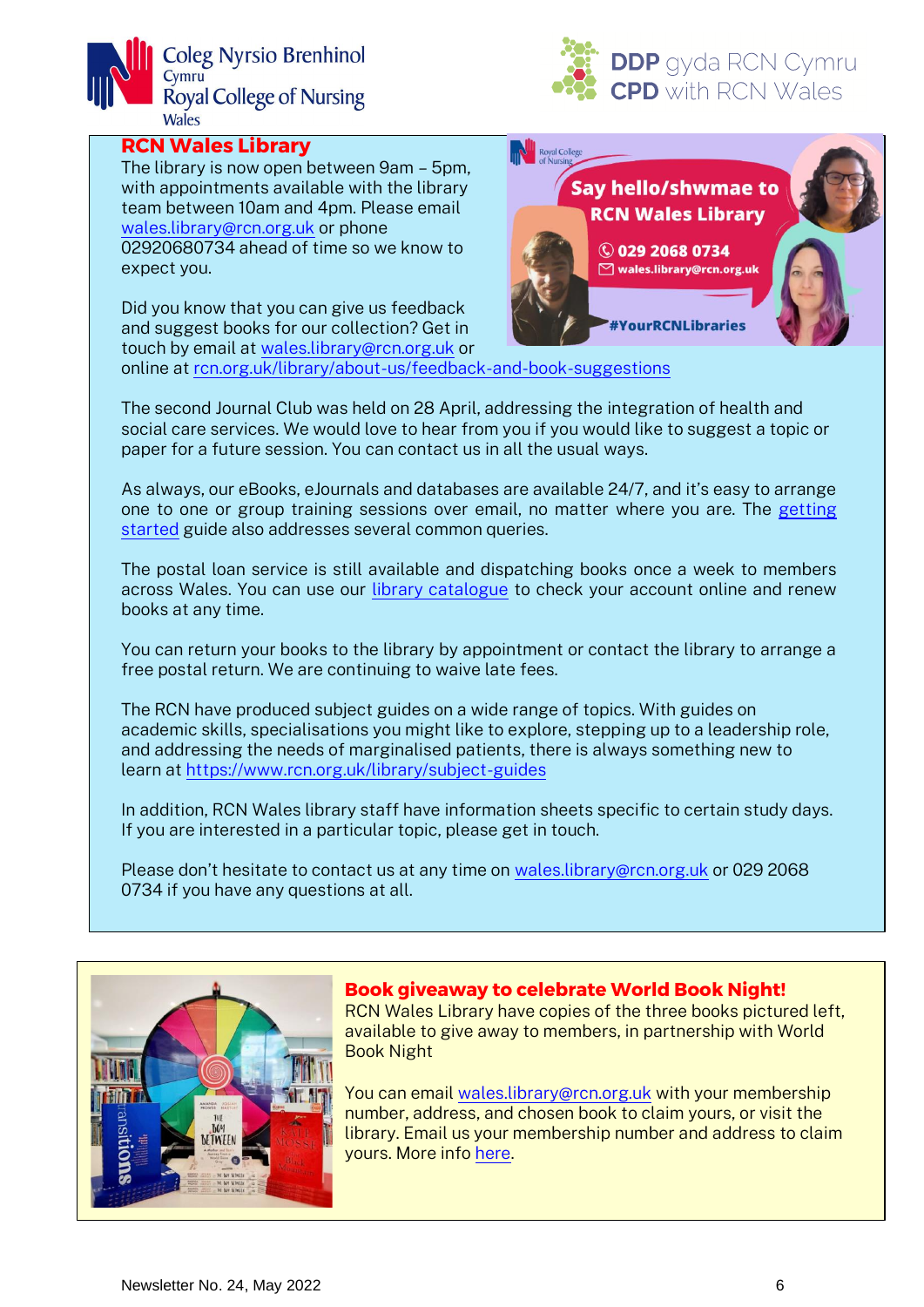

# **RCN Starting Out**

**RCN Starting Out is a dedicated** online resource, exclusively designed for newly registered nurse (NRN) and student members.

RCN Starting Out provides NRNs and the NRN Network access to the latest knowledge, expertise and support - all in one place.

What you can do on RCN Starting Out:

- Nursing Essentials View our online reference guide for the latest information and support with the delivery of care to your patients.
- NRN Handbook The handbook is here whenever you need to dip in for advice and information as you navigate through life as an NRN.
- Your career Find everything you need for your current or future career with information on pathways, interview and CV help, one-to-one career coaching, and checklists for when you start a new role.
- Events Continue your learning and professional development after university through a range of upcoming events, webinars and virtual events.
- Clinical guides Access clinical information, advice and guides from the RCN to help you throughout your career.
- MyRCN Keep all your details up to date so you never miss out on important news.

# Access online or save directly to your phone rcn.org.uk/startingout

Publication code 009 867 July 2021

Nailswife a caring profession. And we<br>Nursing is a caring profession. And we

drate to Medicing the work to help you be the<br>we you will link links to own of your member and<br>we you will links you take cars of your member and<br>drate to Medicing the work to help you be the

philosophy angeles the week in two you have the set of the company of the company of the company of the company of the company of the company of the company of the company of the company of the company of the company of th

**The Mappon and**<br>popular support and

ing articles fro

Nursing is a caring praif.<br>care about nursing staff.

can be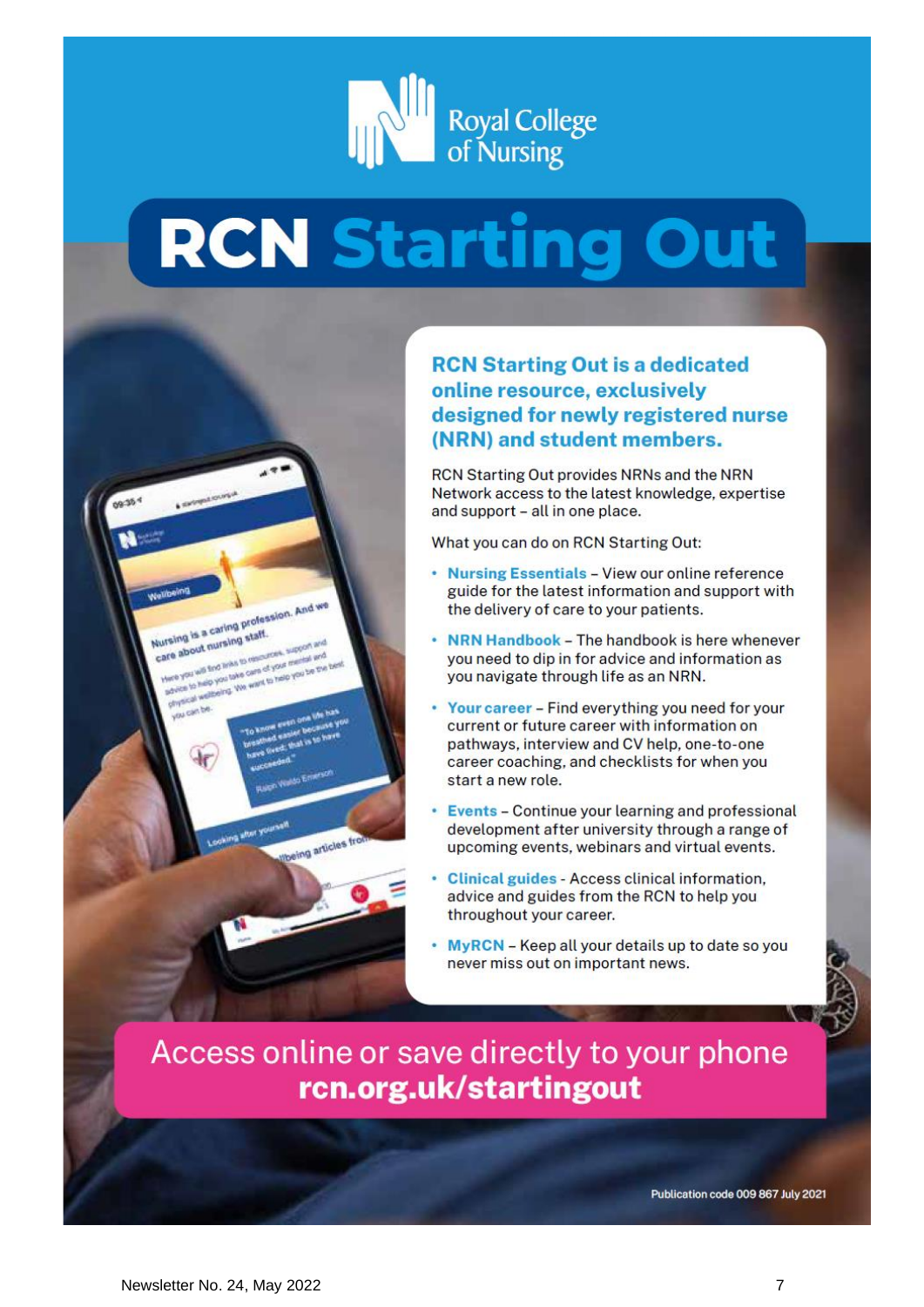



#### **RCN Care Home Network**



The RCN Care Home Network is a space for all RCN members who work, or have an interest in, nursing care home settings during the COVID-19 pandemic. This closed Facebook group is an opportunity to engage with colleagues within your areas of practice and the RCN, raise concerns, share good practice and support peers

<https://www.facebook.com/groups/RCNCareHomeNetwork/>

#### **RCN Return to Practice Network**

#### **Have you returned to clinical practice to support COVID-19?**

We have established a network to support nurses who are returning to clinical practice in response to the COVID-19 pandemic. The network will provide a safe space to connect and share professional concerns or questions.

Please visit the Return to Practice Network webpage for more information: <https://www.rcn.org.uk/get-involved/forums/return-to-practice-network> or email [return.practice@rcn.org.uk](mailto:return.practice@rcn.org.uk)

#### **RCN Newly Registered Nurses Network**

The RCN Newly Registered Nurse Network aims to provide a voice for newly registered nurses within the RCN from six months pre-registration throughout preceptorship (roughly 18 months post-registration).

Find out more about the [RCN Newly Registered Nurses Network](https://www.rcn.org.uk/get-involved/forums/nrn-network) Interact and get involved by joining the [Facebook](https://www.facebook.com/RCNNewlyRegisteredNurses/) and [Twitter](https://twitter.com/RCNNRN) groups

#### **A Day in the Life of a Newly Registered Nurse – short film series**

Curious about what life's like as a newly registered nurse? Members from the RCN NRN Network have produced a series of short films shining a light on the opportunities offered by nursing.

The films are available on the [Day in the life of a newly registered nurse](https://www.rcn.org.uk/get-involved/forums/nrn-network/day-in-the-life-of-a-newly-registered-nurse) webpage, and also on the RCN Youtube channel

# **RCN FORUMS**

loin one or more of our online forums and networks and make a vital contribution to the professional voice of the RCN

There are more than 35 forums to choose from covering areas such as education, research, leadership, public health and women's health.

All RCN Members, can join up to three forums!

#### For futher information visit rcn.org.uk/forums

**Interested in a particular nursing topic? Join a forum via [MyRCN](https://my.rcn.org.uk/Activities)**

**[Watch this video](https://www.youtube.com/watch?v=V5zxej0OKBI) to see how easy it is to join a forum!** 

- **Contribute to consultations**
- **Keep up to date with latest practice and developments**
- **Join forum discussions**

ļ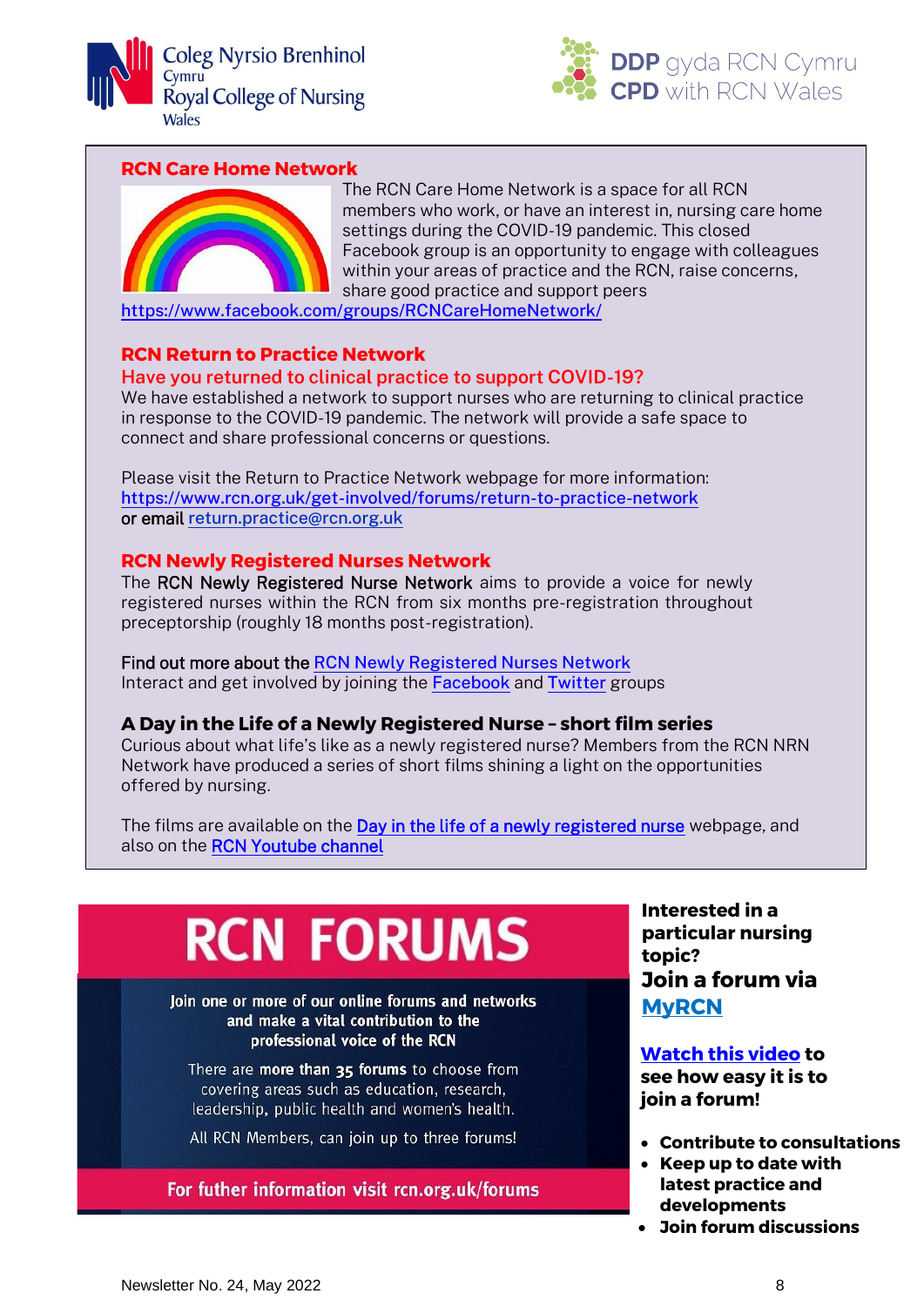



**RCN Member Support Services – providing emotional and practical support for you**

 As an RCN member, you can get free, confidential help and advice on a range of issues that affect you at home and at work. Check out the new [Member Support Services leaflet](https://www.rcn.org.uk/professional-development/publications/member-support-services-leaflet-uk-pub-010-072)

- Access to free professional telephone [counselling](https://www.rcn.org.uk/get-help/member-support-services/counselling-service)
- [Careers service](https://www.rcn.org.uk/professional-development/your-career), including help with writing your CV and interview skills, and one-to-one telephone career coaching. Read the new [Thinking About Your Career](https://www.rcn.org.uk/professional-development/publications/thinking-about-your-career-uk-pub-010-165) publication.
- Get expert support and advice on benefits, tax credits, debt, and housing through our [Welfare Service](https://www.rcn.org.uk/get-help/member-support-services/welfare-service)
- A free 30 minute [legal advice session](https://www.rcn.org.uk/get-help/legal-help/free-legal-advice) on matters not connected to work
- The [Peer Support Service](https://www.rcn.org.uk/get-help/member-support-services/peer-support-services) is a network for sharing experiences and resources for ill and disabled members.
- If you're an RCN member and you are already in the UK, you can get free, confidential support and assistance on *immigration* issues.
- [Financial Wellbeing](https://www.rcn.org.uk/get-help/member-support-services/financial-wellbeing) the RCN can support members with providing benefit and income maximisation advice
- [RCN Foundation Benevolent Service](https://rcnfoundation.rcn.org.uk/apply-for-funding/hardship-grants) from 4 January 2022 this service will be available to Nurses and midwives who have been registered with the NMC, as well as Health Care Support Workers, and Nursing Apprentices with three years of experience in these roles, who will be able to apply for a grant via a simple online form on the RCN Foundation website. You don't have to be a member of the Royal College of Nursing to qualify for a grant.

**COVID-19: Information on what we are doing to support you**

Our [COVID-19](https://www.rcn.org.uk/covid-19) webpages have a wealth of information on this topic, which is being updated all the time. Find out how to protect yourself, what you should expect from your employer and what to do if you have concerns.

#### **To help you support your patients**

 **[COVID-19 vaccination](https://www.rcn.org.uk/clinical-topics/public-health/immunisation/covid-19-vaccination/)**

- COVID-[19 vaccination FAQ's](https://www.rcn.org.uk/get-help/rcn-advice/covid-19-and-vaccination)
- [Education and training to support delivery of large-scale](https://www.rcn.org.uk/clinical-topics/public-health/immunisation/covid-19-vaccination/education-and-training-to-support-delivery-of-large-scale-vaccination) vaccination
- [Immunisation services and large-scale vaccination delivery during COVID-19](https://www.rcn.org.uk/clinical-topics/public-health/immunisation/immunisation-services-and-large-scale-vaccination-delivery-during-covid-19)
- [Practical and clinical guidance for vaccine](https://www.rcn.org.uk/clinical-topics/public-health/immunisation/practical-and-clinical-guidance-for-vaccine-administration) administration
- [COVID-19 and Domestic Abuse](https://www.rcn.org.uk/clinical-topics/domestic-violence-and-abuse/covid-19-and-domestic-abuse) professional resources and signposting
- [End of Life Care clinical guidance](https://www.rcn.org.uk/clinical-topics/end-of-life-care/covid-19-guidance-on-dnacpr-and-verification-of-death) in response to COVID-19
- [Prescribing Safely under COVID-19](https://www.rcn.org.uk/clinical-topics/medicines-management/covid-19-remote-prescribing) guidance around remote prescribing

#### **To help support you**

- COVID-[19 FAQ's](https://www.rcn.org.uk/get-help/rcn-advice/COVID-19) frequently asked questions about COVID-19 and work
- [COVID-19 workplace risk assessment toolkit](https://www.rcn.org.uk/clinical-topics/Infection-prevention-and-control/COVID-19-workplace-risk-assessment-toolkit)
- [COVID-19 and individual risk assessments](https://www.rcn.org.uk/get-help/rcn-advice/covid-19-and-individual-risk-assessments)
- [Long COVID](https://www.rcn.org.uk/Get-Help/RCN-advice/long-covid) a guide providing information and advice about long covid
- [Personal Protective Equipment \(PPE\) and COVID-19](https://www.rcn.org.uk/get-help/rcn-advice/personal-protective-equipment-ppe-and-covid-19)
- [COVID-19 and time off](https://www.rcn.org.uk/get-help/rcn-advice/covid-19-and-time-off) to help you understand your rights to pay and time off during COVID-19.
- COVID-19 [and your mental wellbeing](https://www.rcn.org.uk/get-help/member-support-services/counselling-service/covid-19-and-your-mental-wellbeing)
- COVID-19 [and your finances guide](https://www.rcn.org.uk/get-help/member-support-services/welfare-service/covid-19-and-your-finances)
- [RCN Member Support Services](https://www.rcn.org.uk/get-help/member-support-services) RCN members can access services such as counselling and welfare support

Additional information for healthcare staff working in Wales during COVID-19 can be found on the [RCN Wales website](https://www.rcn.org.uk/wales)